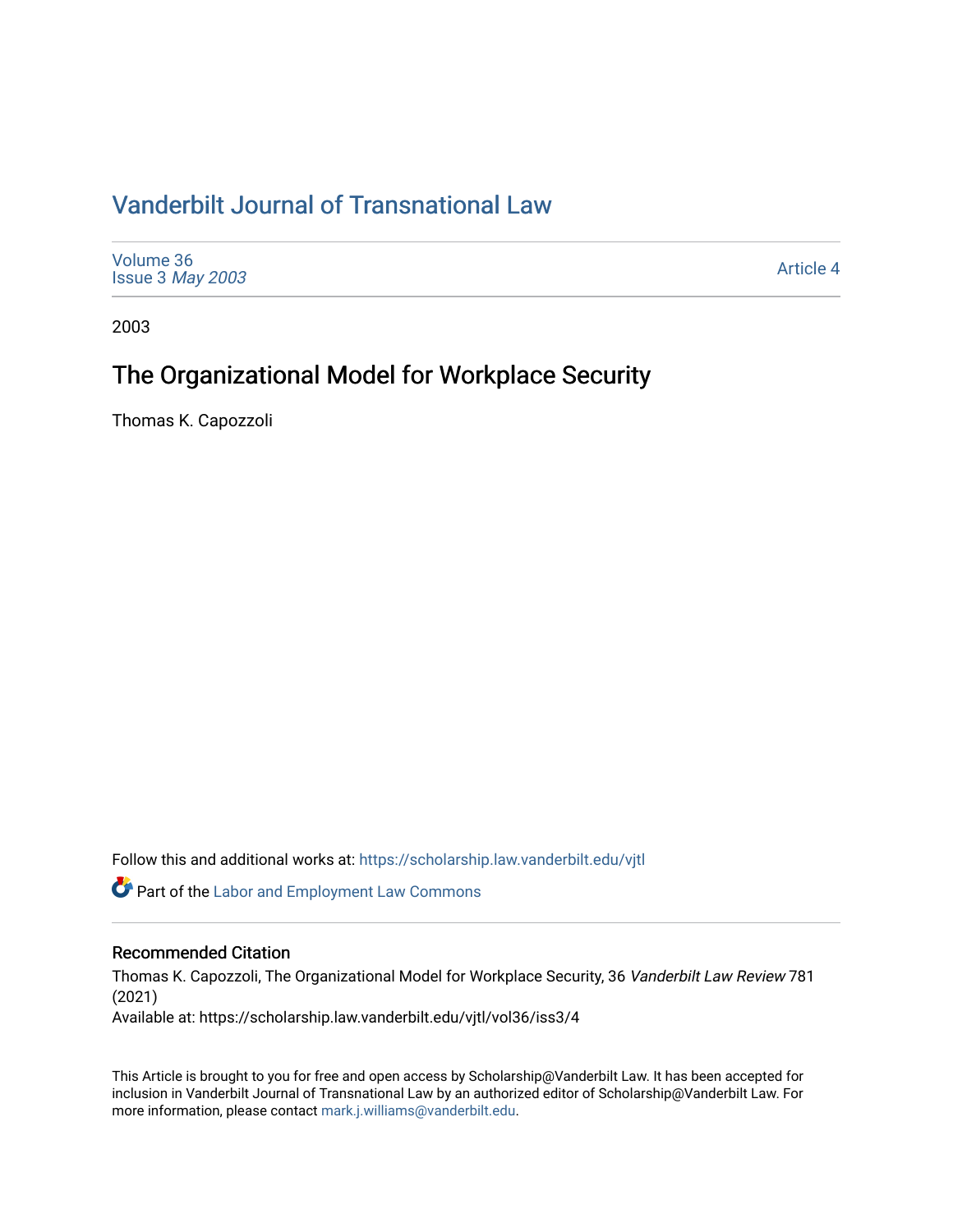# **The Organizational Model for Workplace Security**

## *Thomas K. Capozzoli\**

#### **ABSTRACT**

*This Article addresses the issue of workplace violence, focusing on the United States and potential terrorist actions in the workplace. The Author begins with an organizational model for workplace security, describing the types of workplace violence, and the factors that may trigger violence. The Article continues with a description of the common behavior traits that violent workers possess, and also describes the "cycle" ultimately leading to workplace violence. In looking more closely at the common types of workplace violence and the characteristics of those who commit workplace violence, the Author provides an organizational model for reducing or preventing workplace violence. The Article concludes that until the workplace has both trust and participation, workers must be prepared for violence.*

#### TABLE OF CONTENTS

|    | THE ORGANIZATIONAL MODEL FOR WORKPLACE                    |     |  |
|----|-----------------------------------------------------------|-----|--|
|    |                                                           | 782 |  |
|    | Α.                                                        | 782 |  |
|    | Organizational Factors that may Trigger<br>$\mathbf{B}$ . |     |  |
|    |                                                           | 782 |  |
|    | Behavior "Typologies" of Potentially<br>C.                |     |  |
|    |                                                           | 783 |  |
|    | D.                                                        | 784 |  |
| TT | THE ORGANIZATIONAL MODEL FOR REDUCING                     |     |  |
|    |                                                           | 785 |  |
|    |                                                           | 786 |  |
|    |                                                           |     |  |

**<sup>\*</sup>** Dr. Thomas Capozzoli received his Ed.D. from Ball State University, Muncie, Indiana and is presently Interim Director of Purdue Programs in Kokomo, Indiana. He is also am Associate Professor in the Organizational Leadership department. Prior coming to Purdue he spent 30 years in industrial management.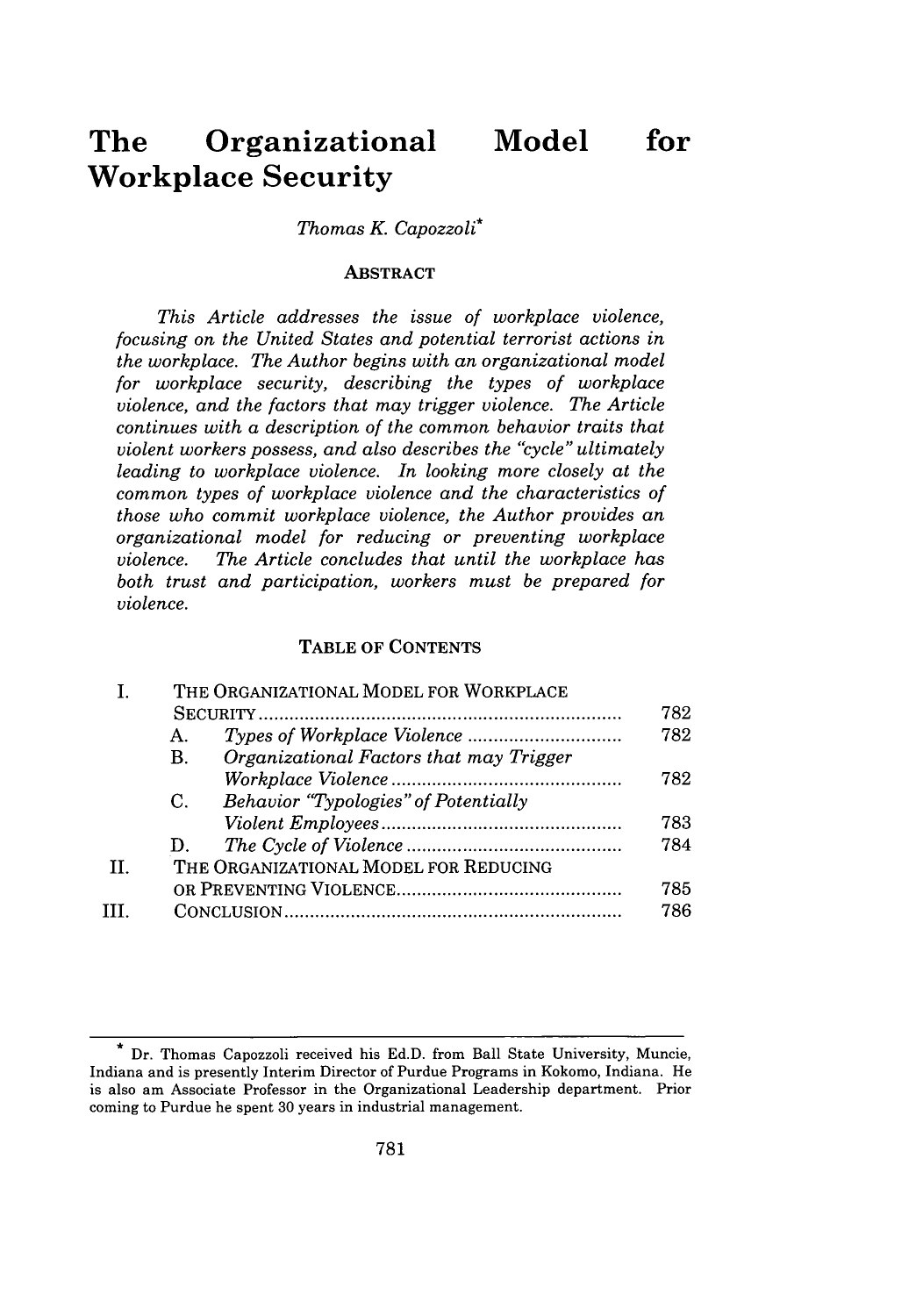## I. THE ORGANIZATIONAL MODEL FOR WORKPLACE SECURITY

Workplace violence is a growing concern in the United States and even in other countries. Workplace violence is any act of harassment (including sexual harassment), intimidation, threat, rape, assault, or homicide that takes place at the victim's place of employment.1 Any act of destruction of property can also be considered an act of violence.<sup>2</sup> According to the U.S. Department of Justice, homicide is the second leading cause of fatalities in the workplace, and murder is the number one cause of death for females in the workplace.<sup>3</sup> Each year, there are approximately 1.5 million physical assaults, more than 7 million threats, and more than 20 million cases of harassment in the workplace.<sup>4</sup> These numbers may be low because of underreporting by organizations.

## *A. Types of Workplace Violence*

There are three types of workplace violence:

- Type One-the violent situation originates in the workplace and the violence occurs in the workplace.<sup>5</sup>
- Type Two-the violent situation originates in the workplace but the violence occurs outside the workplace.<sup>6</sup>
- Type Three--the violent situation originates outside the workplace but the violence occurs in the workplace.<sup>7</sup>

#### B. *Organizational Factors that may Trigger Workplace Violence*

There are several factors that may trigger violence in the workplace:

Autocratic Management-In this enlightened time, management has done several things to attempt to decrease autocratic management, but the fact remains that there are still autocratic managers.<sup>8</sup> There are also management practices that employees still perceive to be autocratic when, in fact, they are

5. THOMAS CAPOZZOLI **&** STEVE MCVEY, MANAGING VIOLENCE IN THE WORKPLACE 28-26 (1996).

6. *Id.* at 26.

- *7. Id.* at 26-27.
- 8. *Id.* at 32-34.

<sup>1.</sup> U.S. Dep't of Justice, *National Victim Assistance Academy: Chapter 22 Special Topics,* sec. 5, Workplace Violence, at http://www.ojp.gov/ovc/assist/nvaa/ chapter22\_5.html (last visited Feb. 19, 2002) [hereinafter Dept. of Justice Report].

<sup>2.</sup> *Id.*

<sup>3.</sup> *Id. 4. Id.*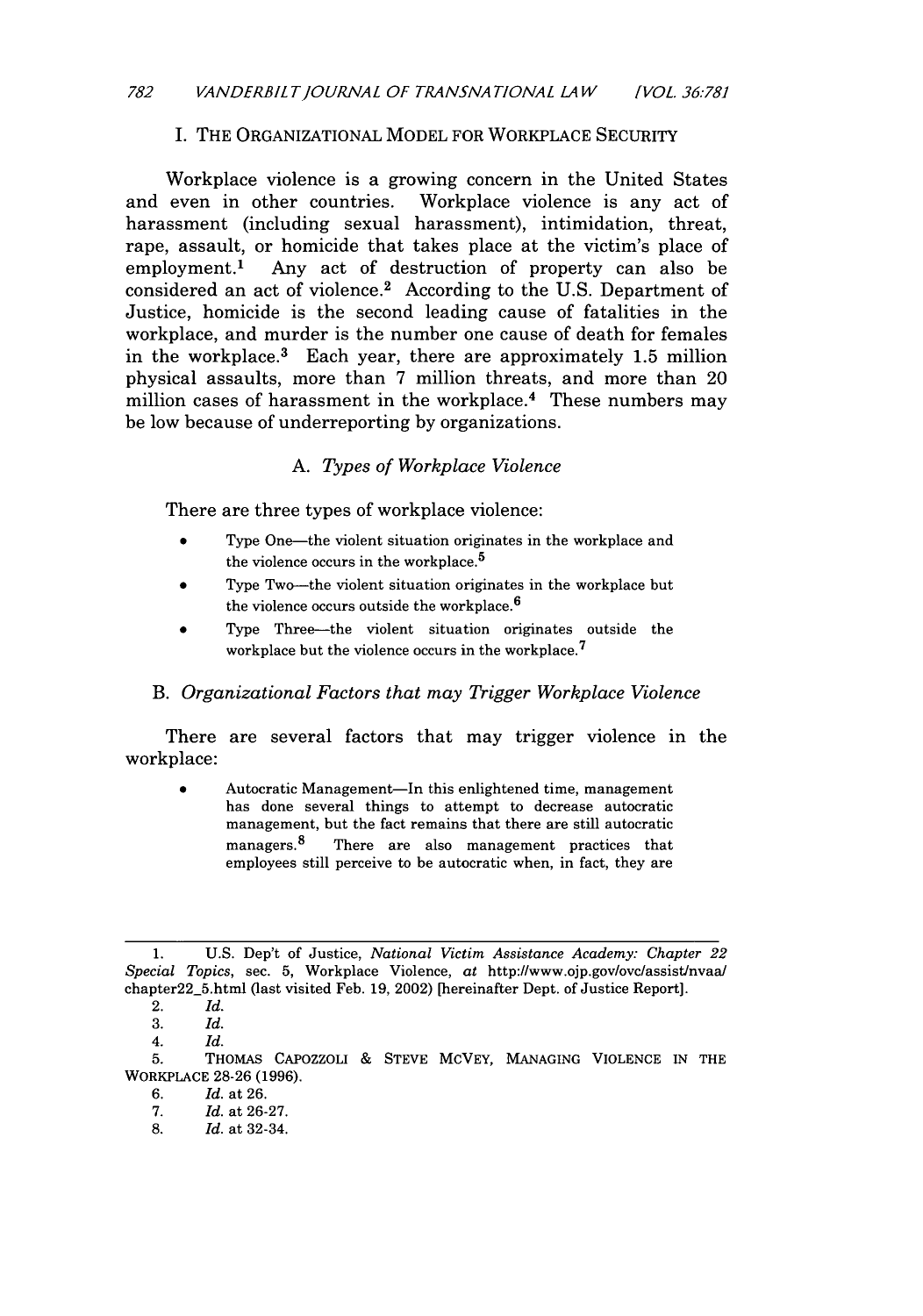not.9 Personality factors also enter into this factor when conflicts between employees and managers exist.<sup>10</sup>

- Disciplinary Action by Management-Discipline in organizations is necessary at times. However, if an employee perceives that the discipline is unjust or unfair, they may react in a negative manner.
- A Negative Appraisal-Evaluation of employees is a necessary function of management, but often the evaluation is perceived to be unfair. Many times managers are not taught the proper manner in which to evaluate employees or to deliver the appraisal in a manner that will not be offensive to an employee even if it is a negative appraisal. $11$
- Lack of Support from an Employee's Superior or Workgroup-Often employees feel as if they are an island in the workplace, and that the person they report to is not supportive of their efforts or results. Often this extends to an employee's workgroup when they isolate the employee from the group.
- Change-Change is a fact of life in organizations. However, change may be difficult for some employees and often the change is not handled well by management. Employees often feel they are victims of change rather than change being beneficial for them.
- Downsizing-Organizations often feel that the way to get costs back in line is to reduce the workplace. Downsizing, or rightsizing as it is sometimes called, is nothing more than termination of an employee or group of employees.<sup>12</sup> Employees, particularly long-term employees, have difficulty facing the fact the organization is not loyal to them and will perceive the termination to be punishment.<sup>13</sup>

## *C. Behavior "Typologies" of Potentially Violent Employees*

Although there are no characteristics common to all violent people, there are certain traits and behaviors that are typical among perpetrators of workplace violence:

- They tend to be white males from 30 to 50 years of age.<sup>14</sup> Other ethnic groups do commit workplace violence-as do women-but white males seem to be the dominant group.<sup>15</sup>
- Hypersensitive to criticism.<sup>16</sup> People who commit workplace violence do not take criticism well and they tend to respond negatively to it.

*<sup>9.</sup> Id.* at 35-79.

<sup>10.</sup> *Id.* at 35.

<sup>11.</sup> *Id.* at 75-77, 106-11, 127.

<sup>12.</sup> Id. at **81.**

<sup>13.</sup> *See id.* at 82-84 (discussing employees' emotional reactions to downsizing announcements).

<sup>14.</sup> *Id.* at 50.

<sup>15.</sup> *Id.*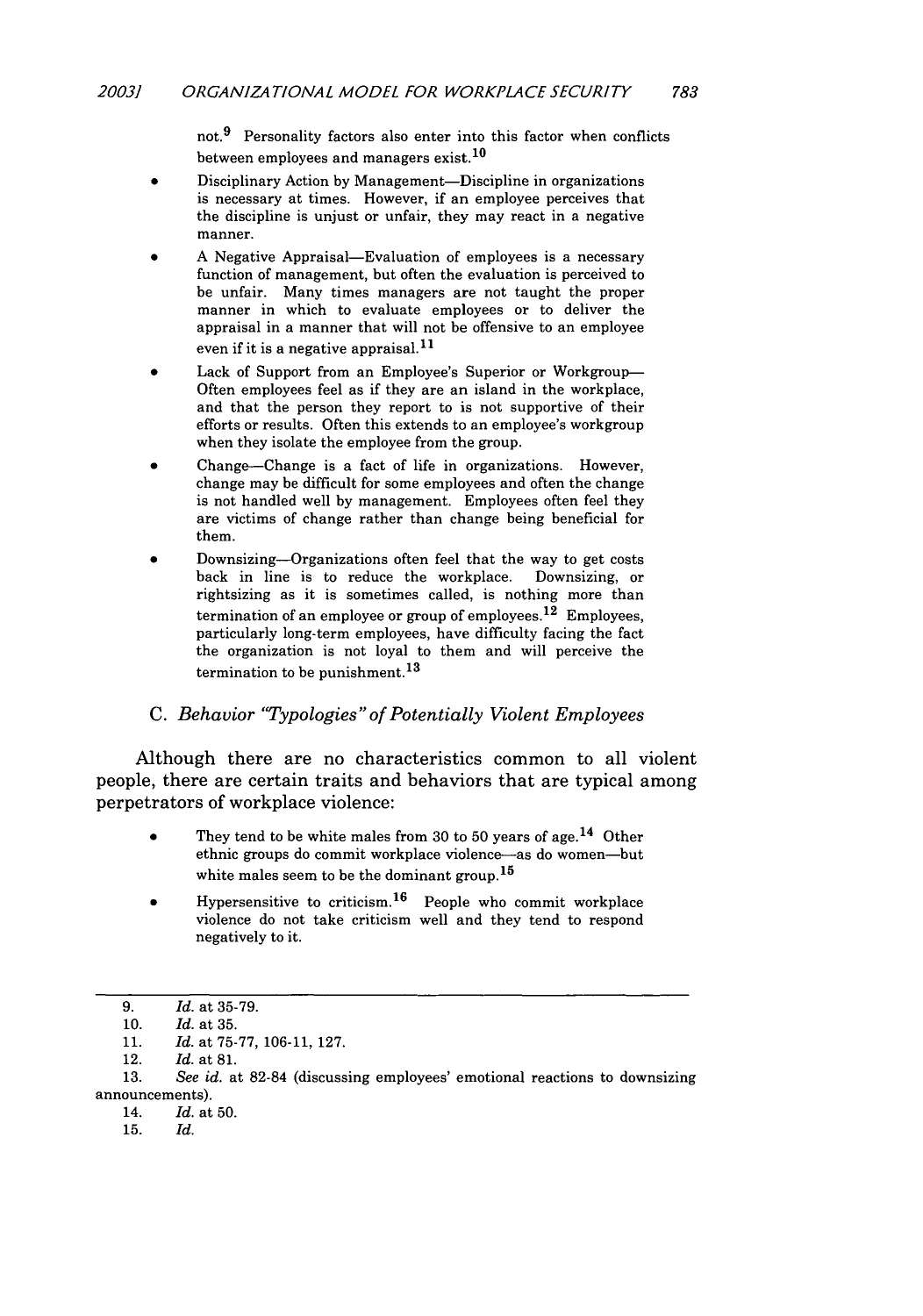- Overvalue power and control.<sup>17</sup> They want control of their own destiny and they tend to want to control every situation. Losing control of a situation may make them very angry to the point they cannot control themselves.
- May depend on symbols of power.<sup>18</sup> Many workplace violence perpetrators collect guns or some other power symbol, and they will probably brag about the collection they have.
- They highly value their job.<sup>19</sup> Often, they over-identify with their job and if they are loners, the job becomes the single most important thing in their life. If the job is threatened or lost they become highly upset.
- A violent past.<sup>20</sup> Most, but not all, workplace violence perpetrators have some violence in their past. Domestic violence or being cruel to animals are some of the ways this violence has been demonstrated.
- Believes his fate is in the hands of others. $21$  Workplace violence perpetrators feel they have no control over their lives and they want to get their revenge because others have controlled them.

#### *D. The Cycle of Violence*

Before the perpetrator decides to commit the ultimate act, whatever it may be, they go through the following cycle:

- The "trigger" event.  $2^2$  There are usually several events that lead up to the violent act. The employee may complain about these events without acting on any one of them, but does allow them to accumulate. Then there is the final "trigger" event, the one that may put the employee over the edge.
- The reaction. $23$  After the final "trigger" event occurs, the employee will have certain kinds of thoughts that have been predisposed by his personality.
- The emotional response.<sup>24</sup> The employee will react with anger, hate, or blame.
- The behavior.<sup>25</sup> Most employees will do nothing because they have the emotional stability to control their behavior. There are

23. *See generally id.* at 49-71 (discussing typologies and their varying reactions to trigger events).

24. *Id.* at 23-29.

25. *Id.* at 49, 70-71.

<sup>16.</sup> *Id.* at 51.

<sup>17.</sup> *Id.* at 55.

<sup>18.</sup> *See id.* (describing certain employee warning signs such as the collecting of firearms).

<sup>19.</sup> *Id.* at 54.

<sup>20.</sup> *Id.* at 55-56.

<sup>21.</sup> *Id.* at 56.

<sup>22.</sup> *Id.* at 23-24; *see also id.* at 51-52 (describing propensity of "asocial type" to internalize series of events; *id.* at 69-70 (offering similar discussion with regard to substance abusers).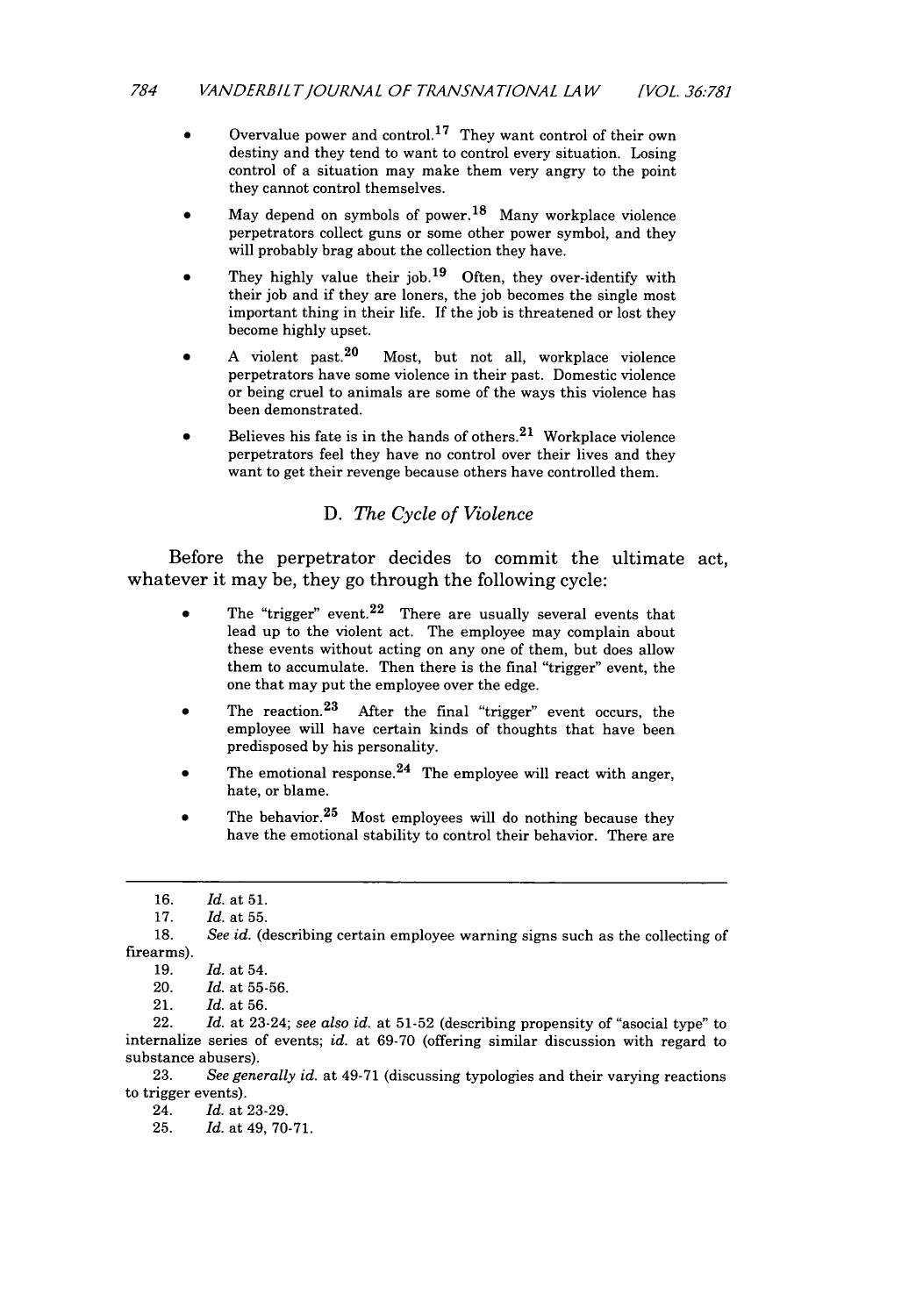some who will react violently because they do not have the ability to control themselves.

#### II. THE ORGANIZATIONAL MODEL FOR REDUCING OR PREVENTING **VIOLENCE**

Not all violence can or will be prevented. If we knew how to prevent violence, we would have done so in society long ago. There are no absolutes when it comes to violence, but there are ways that organizations can reduce, and in some cases prevent, a violent situation from happening:

- Review hiring procedures. Most employees are hired by interview, which is probably the worst way to hire people.<sup>26</sup> The interview should not be the sole method used to hire people. If it is the only method used, train the personnel being used for the interviewing with the proper procedures and methods to conduct an effective interview. Never utilize low-paid, untrained personnel to interview prospective employees.
- Screen potential employees. $27$  When it is appropriate, testing should be done. Do a drug screen and do a background check. An interesting statistic is that almost one in five potential employees lie about criminal records among other things.<sup>28</sup>
- Review all layoff and termination procedures.<sup>29</sup> Be sure all personnel who may have the authority to terminate employees are trained in the procedure. If employees are terminated, a policy on retraining or outplacement may be warranted.
- Create a crisis management team.<sup>30</sup> All organizations should have a team of individuals including the top manager, security manager, human resource manager, general counsel, maintenance personnel, and other designated persons to function as the crisis management team.
- The crisis management team will be responsible for creating a crisis-management plan. $31$  This plan should include the responsibility capability of the organization to a violent situation; a plan to contain a violent situation; evacuation plans; plans for liaison with law enforcement; and plans for the postevent.

<sup>26.</sup> *See id.* at 100-02 (discussing the popularity of interviewing as hiring methodology and its many disadvantages with respect to preventing workplace violence).

<sup>27.</sup> *Id.* at 98-99.

<sup>28.</sup> *Work Safety is a Priority,* P.R. NEWSWIRE, Oct. 15, 2001, at LEXIS, News Library, News Group File (indicating that 19% of applicants lied about their criminal records).

<sup>29.</sup> CAPOZZOLI & MCVEY, *supra* note 5, at 103-06.

<sup>30.</sup> *Id.* at 113-16.

<sup>31.</sup> *Id.*